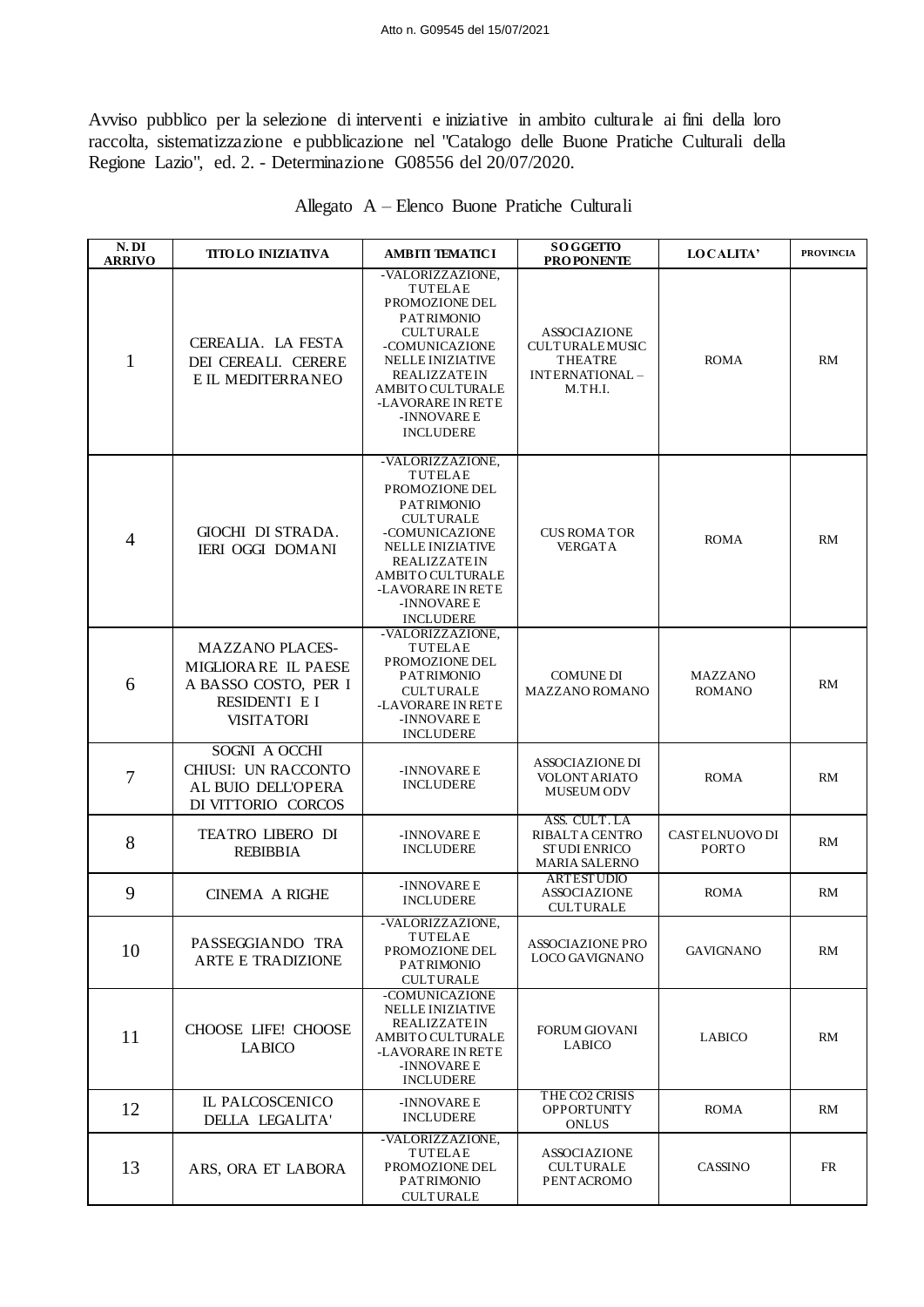|    |                                                                                                                                                                                                                                                                                                                                                                                         | -COMUNICAZIONE<br><b>NELLE INIZIATIVE</b><br><b>REALIZZATEIN</b><br>AMBITO CULTURALE<br>-LAVORARE IN RETE<br>-INNOVARE E<br><b>INCLUDERE</b>                                                                                                                          |                                                                                                  |                                     |           |
|----|-----------------------------------------------------------------------------------------------------------------------------------------------------------------------------------------------------------------------------------------------------------------------------------------------------------------------------------------------------------------------------------------|-----------------------------------------------------------------------------------------------------------------------------------------------------------------------------------------------------------------------------------------------------------------------|--------------------------------------------------------------------------------------------------|-------------------------------------|-----------|
| 14 | PROGETTO "PASSAGGI<br><b>AD-ARTE" PRESA IN</b><br>CARICO, ORIENTAMENTO<br><b>ACCOMPAGNAMENTO</b><br>PER L'INCLUSIONE<br>SOCIALE ATTIVA",<br>RIVOLTO AL TERZO<br><b>SETTORE CHE FINANZIA</b><br><b>PROGETTIDI</b><br><b>INCLUSIONE SOCIALE</b><br>ATTIVA, NELL'AMBITO<br>DEL POR-FSE 2014-2020,<br>ANNUALITÀ 2017, 2018,<br>2019. CON DETERMINA<br>DIRIGENZIALE G14928<br>DEL 14/12/2016 | -INNOVARE E<br><b>INCLUDERE</b>                                                                                                                                                                                                                                       | PRIMO SOLE<br>PERCORSI SOCIETA'<br><b>COOPERATIVA</b><br><b>SOCIALE</b>                          | <b>ROMA</b>                         | RM        |
| 15 | "RESTAURI A VISTA":<br>UN NUOVO MODO DI<br>VALORIZZARE IL<br>MUSEO DELLA CITTA'<br>DISSEMINANDO I<br><b>RISULTATI</b>                                                                                                                                                                                                                                                                   | -VALORIZZAZIONE,<br><b>TUTELAE</b><br>PROMOZIONE DEL<br><b>PATRIMONIO</b><br><b>CULTURALE</b><br>-COMUNICAZIONE<br><b>NELLE INIZIATIVE</b><br><b>REALIZZATEIN</b><br>AMBITO CULTURALE<br>-LAVORARE IN RETE<br>-FARE IMPRESA                                           | <b>COMUNE DI</b><br><b>ACQUAPENDENTE</b>                                                         | <b>ACQUAPENDENTE</b>                | <b>VT</b> |
| 16 | RICORDI IN  COLORE                                                                                                                                                                                                                                                                                                                                                                      | -VALORIZZAZIONE,<br><b>TUTELAE</b><br>PROMOZIONE DEL<br><b>PATRIMONIO</b><br><b>CULTURALE</b>                                                                                                                                                                         | <b>COMUNE DI</b><br><b>ACQUAPENDENTE</b>                                                         | <b>ACQUAPENDENTE</b>                | VT        |
| 17 | <b>GIORNATA EUROPEA</b><br>DELLA CULTURA<br><b>EBRAICA</b>                                                                                                                                                                                                                                                                                                                              | -COMUNICAZIONE<br><b>NELLE INIZIATIVE</b><br><b>REALIZZATEIN</b><br>AMBITO CULTURALE                                                                                                                                                                                  | <b>COMUNITA'</b><br><b>EBRAICA DI ROMA</b>                                                       | <b>ROMA</b>                         | RM        |
| 18 | <b>MADE IN EXPLORA</b>                                                                                                                                                                                                                                                                                                                                                                  | -VALORIZZAZIONE,<br><b>TUTELAE</b><br>PROMOZIONE DEL<br><b>PATRIMONIO</b><br><b>CULTURALE</b><br>-LAVORARE IN RETE                                                                                                                                                    | <b>MUSEO DEI</b><br><b>BAMBINI SOCIETÀ</b><br><b>COOPERATIVA</b><br><b>SOCIALE ONLUS</b>         | ROMA                                | RM        |
| 19 | ARCHEO CD: LA<br>VALORIZZAZIONE<br>DELLA PERSONA E<br>DEL BENE<br>ARCHEOLOGICO.                                                                                                                                                                                                                                                                                                         | -VALORIZZAZIONE,<br><b>TUTELAE</b><br>PROMOZIONE DEL<br><b>PATRIMONIO</b><br><b>CULTURALE</b><br>-COMUNICAZIONE<br><b>NELLE INIZIATIVE</b><br><b>REALIZZATEIN</b><br><b>AMBITO CULTURALE</b><br>-LAVORARE IN RETE<br>-FARE IMPRESA<br>-INNOVARE E<br><b>INCLUDERE</b> | <b>COOPERATIVA</b><br><b>SOCIALE</b><br><b>INTEGRATA CONTO</b><br><b>ALLA ROVESCIA</b><br>A.R.L. | <b>ROMA</b>                         | RM        |
| 20 | VIDEOTELLING. IL<br><b>CINEMA FATTO DAI</b><br><b>BAMBINI DI ROMA EST</b>                                                                                                                                                                                                                                                                                                               | -COMUNICAZIONE<br><b>NELLE INIZIATIVE</b><br><b>REALIZZATEIN</b><br>AMBITO CULTURALE                                                                                                                                                                                  | ASS. CULT.<br><b>ARTEDELCONTATTO</b>                                                             | <b>ROMA</b>                         | RM        |
| 21 | "LEGGIAMO"                                                                                                                                                                                                                                                                                                                                                                              | -VALORIZZAZIONE,<br><b>TUTELAE</b><br>PROMOZIONE DEL<br><b>PATRIMONIO</b><br><b>CULTURALE</b><br>-COMUNICAZIONE<br><b>NELLE INIZIATIVE</b><br><b>REALIZZATEIN</b><br>AMBITO CULTURALE                                                                                 | <b>BIBLIOTECA</b><br><b>COMUNALE DI</b><br><b>CISTERNA DI</b><br>LATINA "ADRIANA<br>MARSELLA"    | <b>CISTERNA DI</b><br><b>LATINA</b> | <b>LT</b> |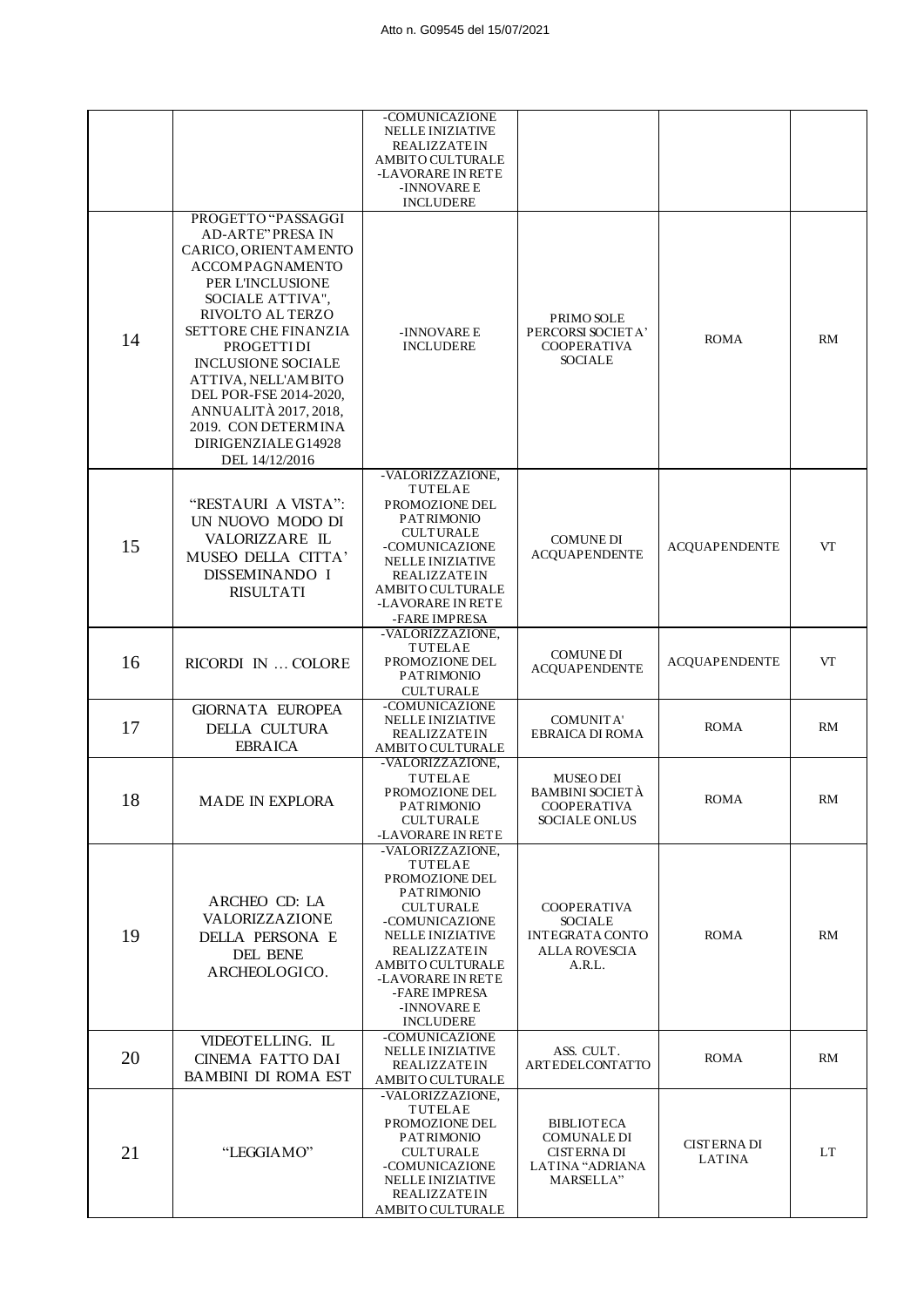|    |                                                                                                                       | -LAVORARE IN RETE<br>-INNOVARE E                                                                                                                                                                                                                                      |                                                                            |                   |           |
|----|-----------------------------------------------------------------------------------------------------------------------|-----------------------------------------------------------------------------------------------------------------------------------------------------------------------------------------------------------------------------------------------------------------------|----------------------------------------------------------------------------|-------------------|-----------|
|    |                                                                                                                       | <b>INCLUDERE</b>                                                                                                                                                                                                                                                      |                                                                            |                   |           |
| 22 | DIECIMINUTI FILM<br><b>FESTIVAL</b>                                                                                   | -COMUNICAZIONE<br><b>NELLE INIZIATIVE</b><br><b>REALIZZATEIN</b><br>AMBITO CULTURALE<br>-INNOVARE E<br><b>INCLUDERE</b>                                                                                                                                               | <b>INDIEGESTA</b><br><b>ASSOCIAZIONE</b><br><b>CULTURALE</b>               | <b>CECCANO</b>    | <b>FR</b> |
| 23 | <b>PROGETTO</b><br><b>COWORKING</b><br><b>GOTTIFREDO</b>                                                              | -VALORIZZAZIONE,<br><b>TUTELAE</b><br>PROMOZIONE DEL<br><b>PATRIMONIO</b><br><b>CULTURALE</b><br>-COMUNICAZIONE<br><b>NELLE INIZIATIVE</b><br><b>REALIZZATEIN</b><br><b>AMBITO CULTURALE</b><br>-LAVORARE IN RETE<br>-FARE IMPRESA<br>-INNOVARE E<br><b>INCLUDERE</b> | <b>ASSOCIAZIONE</b><br><b>GOTTIFREDO</b>                                   | <b>ALATRI</b>     | <b>FR</b> |
| 24 | LA VALLE DEL PRIMO<br><b>PRESEPE</b>                                                                                  | -VALORIZZAZIONE,<br>TUTELAE<br>PROMOZIONE DEL<br><b>PATRIMONIO</b><br><b>CULTURALE</b><br>-INNOVARE E<br><b>INCLUDERE</b>                                                                                                                                             | <b>DIOCESI DI RIETI</b>                                                    | <b>RIETI</b>      | RI        |
| 25 | S.P.A.M. SETTIMANA<br>DEL PROGETTO DI<br>ARCHITETTURA NEL<br><b>MONDO</b>                                             | -VALORIZZAZIONE.<br><b>TUTELAE</b><br>PROMOZIONE DEL<br><b>PATRIMONIO</b><br><b>CULTURALE</b><br>-COMUNICAZIONE<br><b>NELLE INIZIATIVE</b><br><b>REALIZZATEIN</b><br>AMBITO CULTURALE<br>-INNOVARE E<br><b>INCLUDERE</b>                                              | ORDINE DEGLI<br><b>ARCHITETTI PPC DI</b><br>ROMA E PROVINCIA               | <b>ROMA</b>       | <b>RM</b> |
| 28 | STORIA E ARTE NELLA<br>$DIVERSITA - UN$<br><b>INCONTRO TRA</b><br><b>DIMENSIONI</b><br><b>ESPRESSIVE</b><br>ORIGINALI | -INNOVARE E<br><b>INCLUDERE</b>                                                                                                                                                                                                                                       | <b>COMUNE DI</b><br><b>PRIVERNO</b>                                        | <b>PRIVERNO</b>   | <b>LT</b> |
| 29 | <b>PRIVERNUM</b><br>COLLECTION -<br><b>INTRECCI DI STORIA</b>                                                         | -FARE IMPRESA                                                                                                                                                                                                                                                         | <b>COMUNE DI</b><br><b>PRIVERNO</b>                                        | <b>PRIVERNO</b>   | LT.       |
| 30 | IL CARNEVALE DEGLI<br>ZANNI DEL CICOLANO                                                                              | -VALORIZZAZIONE,<br>TUTELAE<br>PROMOZIONE DEL<br><b>PATRIMONIO</b><br><b>CULTURALE</b><br>-COMUNICAZIONE<br><b>NELLE INIZIATIVE</b><br>REALIZZATEIN<br>AMBITO CULTURALE                                                                                               | <b>ASSOCIAZIONE</b><br><b>CULTURALE</b><br><b>COMPAGNIA DEGLI</b><br>ZANNI | PESCOROCCHIANO    | RI        |
| 31 | <b>FESTIVAL DEL</b><br><b>TEATRO MEDIEVALE E</b><br>RINASCIMENTALE DI<br>ANAGNI                                       | VALORIZZAZIONE,<br>TUTELAE<br>PROMOZIONE DEL<br><b>PATRIMONIO</b><br><b>CULTURALE</b><br>-COMUNICAZIONE<br><b>NELLE INIZIATIVE</b><br><b>REALIZZATEIN</b><br>AMBITO CULTURALE                                                                                         | <b>COMUNE DI ANAGNI</b>                                                    | <b>ANAGNI</b>     | <b>FR</b> |
| 34 | "LIBRI IN COMUNE.<br><b>BIBLIOTECA DI</b><br>ROCCASECCA"                                                              | -VALORIZZAZIONE,<br>TUTELAE<br>PROMOZIONE DEL<br><b>PATRIMONIO</b><br><b>CULTURALE</b><br>-COMUNICAZIONE<br>NELLE INIZIATIVE                                                                                                                                          | <b>COMUNE DI</b><br><b>ROCCASECCA</b>                                      | <b>ROCCASECCA</b> | <b>FR</b> |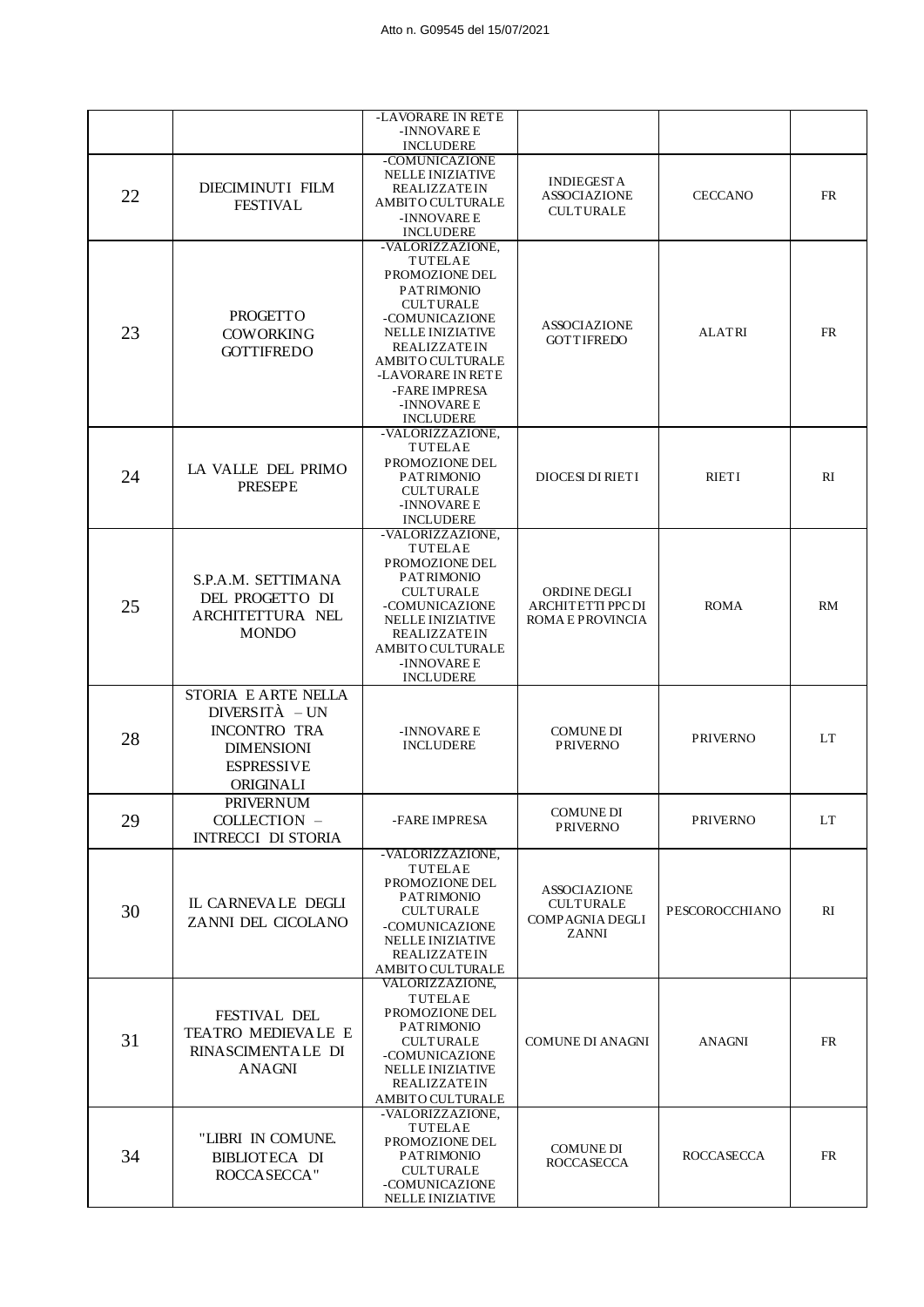|    |                                                                                                                                                                                                                                                                    | <b>REALIZZATE IN</b><br>AMBITO CULTURALE<br>-LAVORARE IN RETE<br>-INNOVARE E<br><b>INCLUDERE</b>                                 |                                                                                                      |                                  |           |
|----|--------------------------------------------------------------------------------------------------------------------------------------------------------------------------------------------------------------------------------------------------------------------|----------------------------------------------------------------------------------------------------------------------------------|------------------------------------------------------------------------------------------------------|----------------------------------|-----------|
| 35 | PREMIO FIBRENUS -<br>"CARNELLO CARTE AD<br>ARTE"                                                                                                                                                                                                                   | -VALORIZZAZIONE.<br><b>TUTELAE</b><br>PROMOZIONE DEL<br><b>PATRIMONIO</b><br><b>CULTURALE</b>                                    | OFFICINA DELLA<br><b>CULTURA</b>                                                                     | <b>ISOLA DEL LIRI</b>            | <b>FR</b> |
| 37 | DAL MUSEO<br><b>GARIBALDINO AL</b><br><b>MUGA</b>                                                                                                                                                                                                                  | -VALORIZZAZIONE.<br><b>TUTELAE</b><br>PROMOZIONE DEL<br><b>PATRIMONIO</b><br><b>CULTURALE</b>                                    | <b>COMUNE DI</b><br><b>MENTANA</b>                                                                   | <b>MENTANA</b>                   | RM        |
| 38 | PLAN - PROGETTIAMO<br>LUOGHI, COSTRUIAMO<br><b>COMUNITÀ</b>                                                                                                                                                                                                        | -VALORIZZAZIONE,<br>TUTELAE<br>PROMOZIONE DEL<br><b>PATRIMONIO</b><br><b>CULTURALE</b>                                           | MELTINGPRO<br><b>LEARNING</b>                                                                        | <b>ROMA</b>                      | RM        |
| 39 | DORIA PAMPHILJ CINE<br>LAB                                                                                                                                                                                                                                         | -VALORIZZAZIONE,<br><b>TUTELAE</b><br>PROMOZIONE DEL<br><b>PATRIMONIO</b><br><b>CULTURALE</b><br>-INNOVARE E<br><b>INCLUDERE</b> | ASI CIAO<br><b>COORDINAMENTO</b><br>PROVINCIALE DI<br><b>ROMA</b>                                    | <b>ROMA</b>                      | RM        |
| 40 | <b>EDUCARE ALLE</b><br>MOSTRE. EDUCARE<br>ALLA CITTÀ                                                                                                                                                                                                               | -VALORIZZAZIONE,<br><b>TUTELAE</b><br>PROMOZIONE DEL<br><b>PATRIMONIO</b><br><b>CULTURALE</b>                                    | <b>SOVRINTENDENZA</b><br>CAPITOLINA AI BENI<br><b>CULTURALI</b>                                      | <b>ROMA</b>                      | RM        |
| 41 | SOUNDS FOR SILENTS<br>- IL FUTURISMO TRA<br><b>CINEMA E MUSICA</b>                                                                                                                                                                                                 | -VALORIZZAZIONE,<br><b>TUTELAE</b><br>PROMOZIONE DEL<br><b>PATRIMONIO</b><br><b>CULTURALE</b>                                    | <b>FONDAZIONE ROMA</b><br>TRE TEATRO<br>PALLADIUM                                                    | <b>ROMA</b>                      | RM        |
| 42 | IL PICCOLO<br>CAMMINOIL<br><b>CAMMINO DI</b><br>FRANCESCO PER I<br><b>PICCOLI</b>                                                                                                                                                                                  | -VALORIZZAZIONE,<br>TUTELAE<br>PROMOZIONE DEL<br><b>PATRIMONIO</b><br><b>CULTURALE</b><br>-INNOVARE E<br><b>INCLUDERE</b>        | <b>COMUNE DI RIETI</b>                                                                               | <b>RIETI</b>                     | RI        |
| 44 | MEDIAVISUALE -<br>CENTRO DI<br><b>DOCUMENTAZIONE</b><br>SULLA SORDITÀ                                                                                                                                                                                              | -INNOVARE E<br><b>INCLUDERE</b>                                                                                                  | <b>ISTITUTO STATALE</b><br>PER SORDI - ROMA                                                          | <b>ROMA</b>                      | RM        |
| 45 | <b>UNMUTE ART</b>                                                                                                                                                                                                                                                  | -VALORIZZAZIONE,<br>TUTELAE<br>PROMOZIONE DEL<br><b>PATRIMONIO</b><br><b>CULTURALE</b><br>-INNOVARE E<br><b>INCLUDERE</b>        | ORPHEO ITALIA SRL                                                                                    | ROMA                             | RM        |
| 46 | "ARREDI E DESIGN".<br><b>STILI E INFLUENZE</b><br>NELL'ARREDAMENTO<br>D'INTERNI DELLE<br>CITTÀ DI FONDAZIONE<br>DELL'AGRO PONTINO.<br><b>CENSIMENTO E</b><br>CATALOGAZIONE<br>DEGLI ARREDI PRESSO<br><b>GLI ENTI PUBBLICI E</b><br>PRIVATI NEL COMUNE<br>DI LATINA | -VALORIZZAZIONE,<br>TUTELAE<br>PROMOZIONE DEL<br><b>PATRIMONIO</b><br><b>CULTURALE</b>                                           | <b>ASSOCIAZIONE</b><br><b>BIBLIOTECA</b><br><b>STORICO</b><br><b>UMANISTICA</b><br><b>ALBENZIANA</b> | <b>LATINA</b>                    | LT        |
| 47 | #BIBLIOTAKEAWAY                                                                                                                                                                                                                                                    | -COMUNICAZIONE<br><b>NELLE INIZIATIVE</b><br><b>REALIZZATEIN</b><br>AMBITO CULTURALE<br>-LAVORARE IN RETE                        | CONSORZIO<br><b>SISTEMA CASTELLI</b><br><b>ROMANI-SCR</b>                                            | <b>GENZANO DI</b><br><b>ROMA</b> | RM        |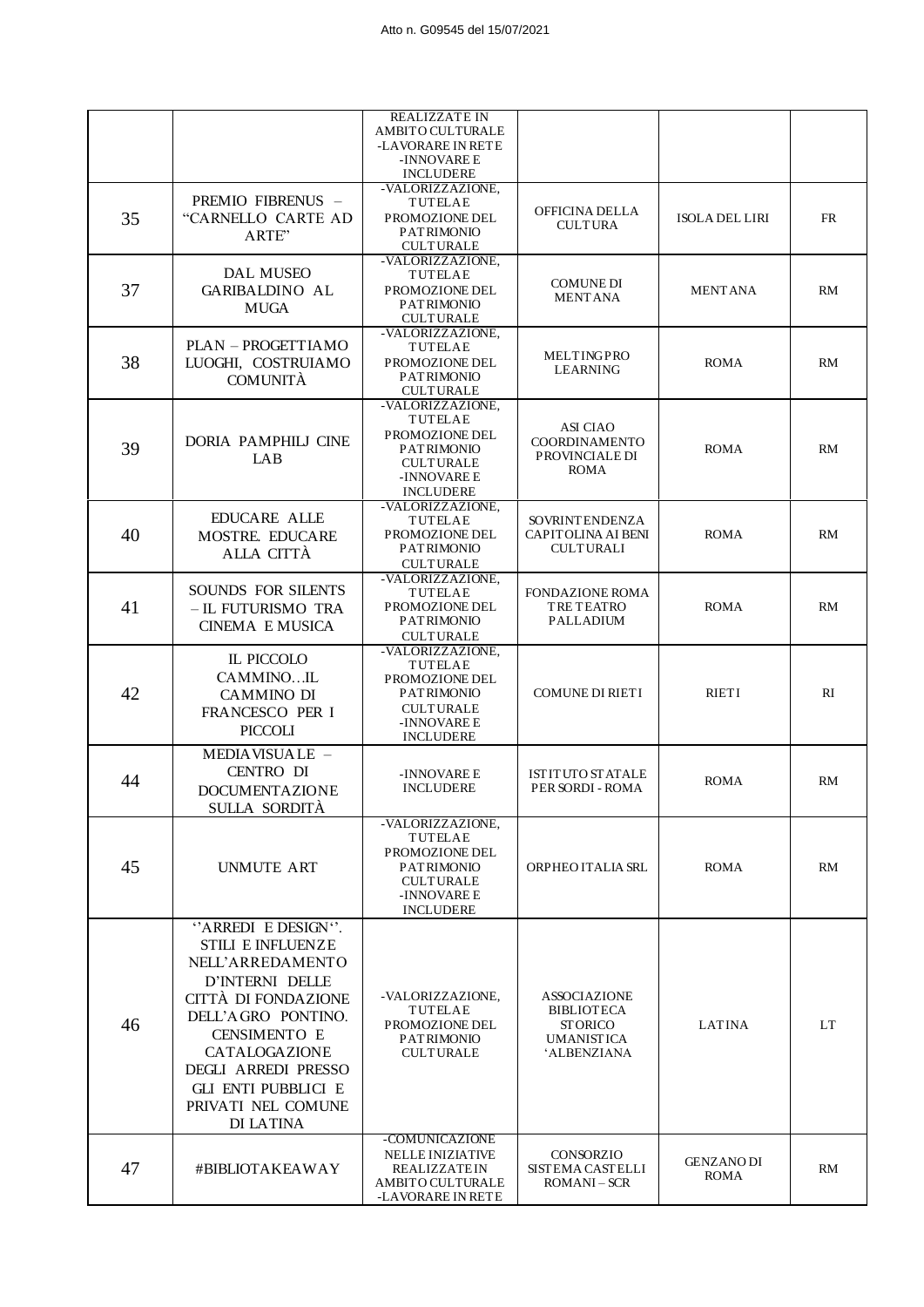| 48 | OPEN DAY CASTELLI<br>ROMANI E MONTI<br>PRENESTINI 2019                                                                                  | -VALORIZZAZIONE,<br><b>TUTELAE</b><br>PROMOZIONE DEL<br><b>PATRIMONIO</b><br><b>CULTURALE</b><br>-COMUNICAZIONE<br><b>NELLE INIZIATIVE</b><br><b>REALIZZATEIN</b><br><b>AMBITO CULTURALE</b><br>-LAVORARE IN RETE                      | <b>CONSORZIO</b><br><b>SISTEMA CASTELLI</b><br>$ROMANI - SCR$                 | <b>GENZANO DI</b><br><b>ROMA</b> | RM        |
|----|-----------------------------------------------------------------------------------------------------------------------------------------|----------------------------------------------------------------------------------------------------------------------------------------------------------------------------------------------------------------------------------------|-------------------------------------------------------------------------------|----------------------------------|-----------|
| 49 | FANTAFESTIVAL.<br><b>MOSTRA</b><br>INTERNAZIONALE DEL<br><b>FILM DI</b><br><b>FANTASCIENZA E DEL</b><br><b>FANTASTICO</b>               | -VALORIZZAZIONE.<br>TUTELAE<br>PROMOZIONE DEL<br><b>PATRIMONIO</b><br><b>CULTURALE</b><br>-COMUNICAZIONE<br><b>NELLE INIZIATIVE</b><br><b>REALIZZATEIN</b><br><b>AMBITO CULTURALE</b><br>-INNOVARE E<br><b>INCLUDERE</b>               | <b>ASSOCIAZIONE</b><br><b>MAGNIFICA</b><br><b>OSSESSIONE</b>                  | <b>ROMA</b>                      | <b>RM</b> |
| 50 | FESTIVAL DANTESCO                                                                                                                       | -VALORIZZAZIONE,<br>TUTELAE<br>PROMOZIONE DEL<br><b>PATRIMONIO</b><br><b>CULTURALE</b><br>-COMUNICAZIONE<br><b>NELLE INIZIATIVE</b><br><b>REALIZZATEIN</b><br><b>AMBITO CULTURALE</b><br>-LAVORARE IN RETE                             | <b>ASSOCIAZIONE</b><br><b>CULTURALEXENIA</b>                                  | <b>ROMA</b>                      | RM        |
| 52 | <b>SPACE TOR</b><br>PIGNATTARA. SPAZI<br><b>CREATIVI</b><br>CONTEMPORANEI,<br><b>RIGENERAZIONE</b><br><b>URBANA E</b><br>PARTECIPAZIONE | -VALORIZZAZIONE,<br>TUTELAE<br>PROMOZIONE DEL<br><b>PATRIMONIO</b><br><b>CULTURALE</b>                                                                                                                                                 | MELTINGPRO<br><b>LABORATORIOPER</b><br><b>LA CULTURA</b>                      | <b>ROMA</b>                      | RM        |
| 53 | IL GIARDINO DELLE<br><b>FAVOLE</b>                                                                                                      | -VALORIZZAZIONE,<br>TUTELAE<br>PROMOZIONE DEL<br><b>PATRIMONIO</b><br><b>CULTURALE</b><br>-LAVORARE IN RETE<br>-INNOVARE E<br><b>INCLUDERE</b>                                                                                         | <b>COMUNE DI SEGNI</b>                                                        | <b>SEGNI</b>                     | RM        |
| 54 | CASALE CALETTO<br><b>FESTIVAL</b>                                                                                                       | -INNOVARE E<br><b>INCLUDERE</b>                                                                                                                                                                                                        | <b>ASSOCIAZIONE</b><br><b>TROUSSE</b>                                         | <b>ROMA</b>                      | RM        |
| 55 | I CONCERTI NEL<br>PARCO 2020/2022                                                                                                       | -VALORIZZAZIONE,<br>TUTELAE<br>PROMOZIONE DEL<br><b>PATRIMONIO</b><br><b>CULTURALE</b><br>-COMUNICAZIONE<br><b>NELLE INIZIATIVE</b><br>REALIZZATEIN<br><b>AMBITO CULTURALE</b><br>-LAVORARE IN RETE<br>-INNOVARE E<br><b>INCLUDERE</b> | <b>ASSOCIAZIONE</b><br><b>CULTURALEI</b><br>CONCERT I NEL<br>PARCO            | <b>ROMA</b>                      | RM        |
| 56 | OPERATORI DI<br><b>TEATRO NEL SOCIALE</b>                                                                                               | -COMUNICAZIONE<br><b>NELLE INIZIATIVE</b><br><b>REALIZZATEIN</b><br><b>AMBITO CULTURALE</b><br>-LAVORARE IN RETE<br>-INNOVARE E<br><b>INCLUDERE</b>                                                                                    | <b>ASSOCIAZIONE</b><br><b>CULTURALEOLTRE</b><br><b>LEPAROLE</b><br>O.N.L.U.S. | <b>ROMA</b>                      | RM        |
| 57 | DAL NINFEO DI Q.<br><b>MUTIUS AL PARCO</b><br>ARCHEOLOGICO<br><b>URBANO DIFFUSO</b><br>"SEGNI -CITTA'<br>MUSEO": UN                     | -VALORIZZAZIONE,<br>TUTELAE<br>PROMOZIONE DEL<br><b>PATRIMONIO</b><br><b>CULTURALE</b>                                                                                                                                                 | <b>MUSEO</b><br><b>ARCHEOLOGICO</b><br><b>COMUNALE DI</b><br><b>SEGNI</b>     | <b>SEGNI</b>                     | RM        |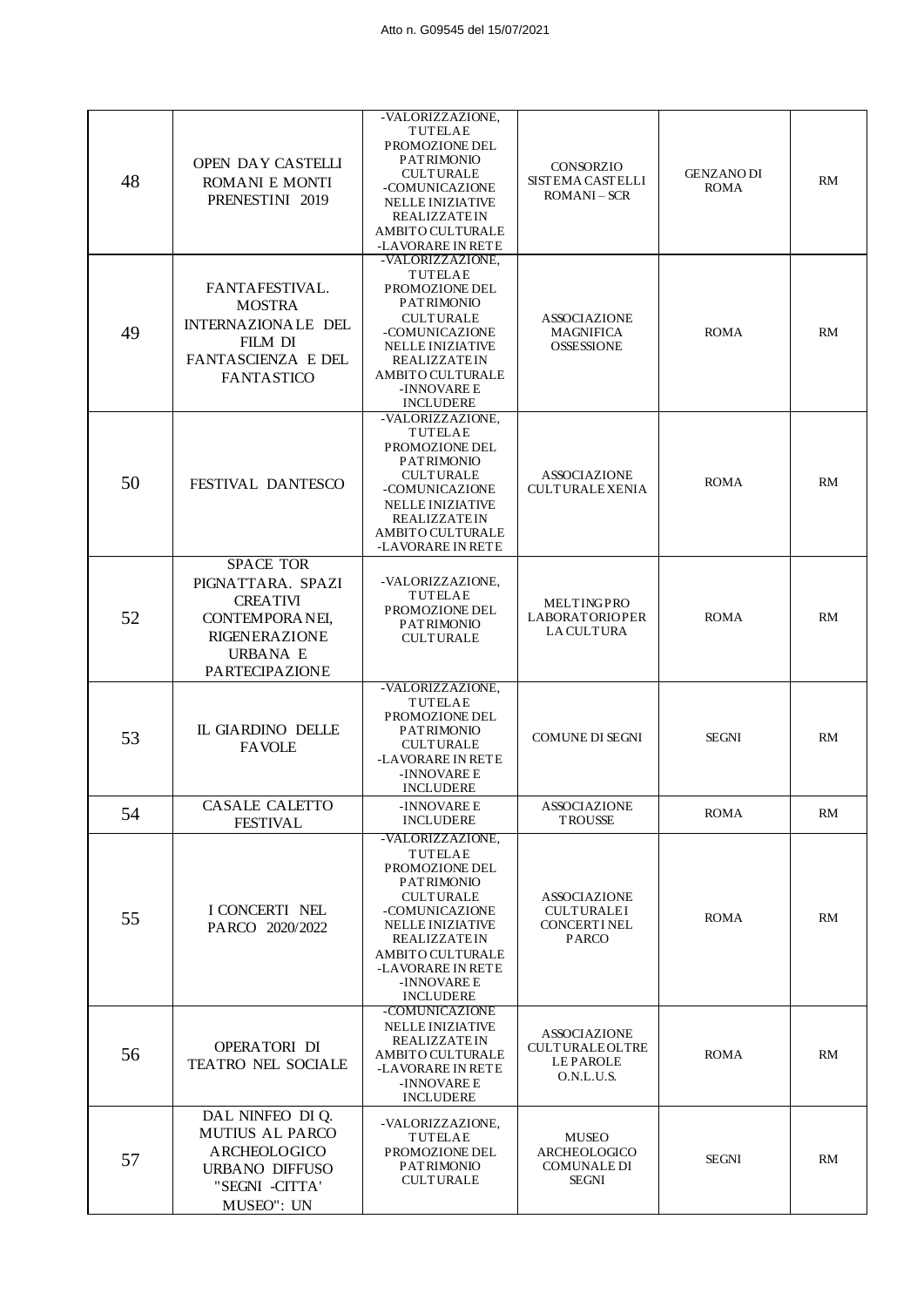|    | LABORATORIO DI<br>ARCHEOLOGIA E<br><b>CONDIVISIONE</b>                                                                                                                                                                       |                                                                                                                                                                                                                                               |                                                                                                  |                      |           |
|----|------------------------------------------------------------------------------------------------------------------------------------------------------------------------------------------------------------------------------|-----------------------------------------------------------------------------------------------------------------------------------------------------------------------------------------------------------------------------------------------|--------------------------------------------------------------------------------------------------|----------------------|-----------|
| 58 | "E LENTAMENTE<br><b>FRINIRE E BOMBIRE</b><br>TRA PETALI".<br>PERCORSI DI<br>SOSTENIBILITÀ AD<br><b>ACQUAPENDENTE</b>                                                                                                         | -VALORIZZAZIONE,<br><b>TUTELAE</b><br>PROMOZIONE DEL<br><b>PATRIMONIO</b><br><b>CULTURALE</b><br>-LAVORARE IN RETE                                                                                                                            | <b>MUSEO DEL FIORE -</b><br><b>COMUNE DI</b><br><b>ACQUAPENDENTE</b>                             | <b>ACQUAPENDENTE</b> | VT        |
| 59 | RECUPERO DEI<br>LOCALI,<br>RISTRUTTURAZIONE E<br>MUSEALIZZAZIONE<br>DIDATTICA DI BENI DI<br><b>INTERESSE STORICO</b><br>ED ARTISTICO CON<br>FRUIZIONE GRATUITA<br><b>DEL PUBBLICO</b>                                        | -VALORIZZAZIONE,<br>TUTELAE<br>PROMOZIONE DEL<br><b>PATRIMONIO</b><br><b>CULTURALE</b><br>-COMUNICAZIONE<br><b>NELLE INIZIATIVE</b><br><b>REALIZZATEIN</b><br>AMBITO CULTURALE<br>-LAVORARE IN RETE<br>-INNOVARE E<br><b>INCLUDERE</b>        | ASS. FANNIUS-<br><b>MUSEO DIDATTICO</b><br><b>DEL LIBRO ANTICO</b>                               | <b>TIVOLI</b>        | RM        |
| 60 | L'IMPERATORE<br><b>ADRIANO: LIBRI E</b><br><b>BIBLIOTECHE</b><br>NELL'ANTICA TIBUR -<br>RECUPERO DEI<br>LOCALI,<br>RISTRUTTURAZIONE,<br>MUSEALIZZAZIONE<br><b>CON PERCORSO</b><br>TATTILE PER DISABILI<br><b>DELLA VISTA</b> | -VALORIZZAZIONE,<br><b>TUTELAE</b><br>PROMOZIONE DEL<br><b>PATRIMONIO</b><br><b>CULTURALE</b><br>-COMUNICAZIONE<br><b>NELLE INIZIATIVE</b><br><b>REALIZZATEIN</b><br>AMBITO CULTURALE<br>-LAVORARE IN RETE<br>-INNOVARE E<br><b>INCLUDERE</b> | ASS. FANNIUS-<br><b>LABORATORIODI</b><br>ARCHEOLOGIA<br><b>LIBRARIAE</b><br><b>BIBLIOTECARIA</b> | <b>TIVOLI</b>        | <b>RM</b> |
| 64 | "LATIUM WORLD<br>FOLKLORIC FESTIVAL"<br>- CIOFF <sup>®</sup> - MUSICHE,<br>DANZE E ARTI DI<br>STRADA POPOLARI<br>DEL MONDO PER UNA<br><b>CULTURA DELLA</b><br>PACE, DELLA<br>SOLIDARIETÀ E DELLA<br>TOLLERANZA -             | -VALORIZZAZIONE,<br>TUTELAE<br>PROMOZIONE DEL<br><b>PATRIMONIO</b><br><b>CULTURALE</b><br>-COMUNICAZIONE<br><b>NELLE INIZIATIVE</b><br>REALIZZATEIN<br>AMBITO CULTURALE<br>-LAVORARE IN RETE<br>-INNOVARE E<br><b>INCLUDERE</b>               | <b>ASSOCIAZIONE</b><br><b>CULTURALE</b><br>"FESTIVAL DELLA<br>COLLINA"                           | <b>CORI</b>          | <b>LT</b> |
| 65 | ARCIPELAGO SCELSI-<br><b>PATRIMONI</b><br>DOCUMENTARI IN<br><b>ESPANSIONE</b>                                                                                                                                                | -VALORIZZAZIONE.<br><b>TUTELAE</b><br>PROMOZIONE DEL<br><b>PATRIMONIO</b><br><b>CULTURALE</b><br>-COMUNICAZIONE<br><b>NELLE INIZIATIVE</b><br><b>REALIZZATEIN</b><br>AMBITO CULTURALE<br>-LAVORARE IN RETE<br>-INNOVARE E<br><b>INCLUDERE</b> | <b>FONDAZIONE</b><br><b>ISABELLA SCELSI</b>                                                      | ROMA                 | RM        |
| 66 | PREMIO CITTÀ DI<br>TARQUINIA.<br>"PREMIO LUCIANO<br><b>MARZIANO" A</b><br><b>ECCELLENTI</b><br>PERSONALITÀ DELLA<br>STORIA E DELLA<br>CRITICA D'ARTE (2018 I<br>ED.<br>"PREMIO VASCO<br>PALOMBINI" A<br><b>ECCELLENTI</b>    | -VALORIZZAZIONE,<br>TUTELAE<br>PROMOZIONE DEL<br><b>PATRIMONIO</b><br><b>CULTURALE</b>                                                                                                                                                        | <b>SOCIETÀ</b><br><b>TARQUINIENSE</b><br><b>D'ARTE E STORIA</b>                                  | <b>TARQUINIA</b>     | VT        |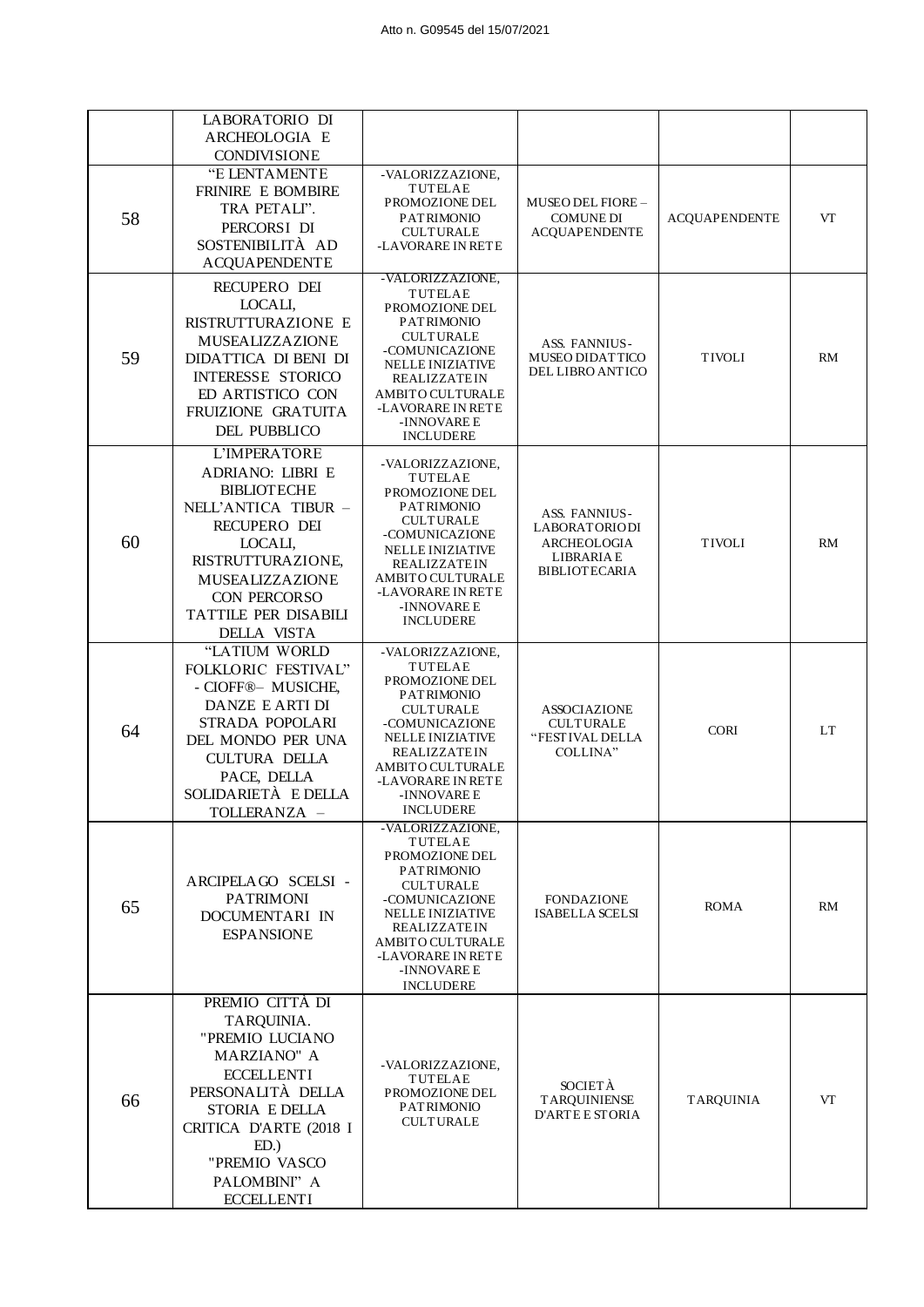|    | PERSONALITÀ<br>ARTISTICHE NEL<br><b>CAMPO DELLA</b><br>SCULTURA CERAMICA<br>O ALLA MIGLIOR<br>OPERA DI SCULTURA<br>CERAMICA (2020 I ED.) |                                                                                                                                                                                                                                               |                                                                                                                                    |                                 |           |
|----|------------------------------------------------------------------------------------------------------------------------------------------|-----------------------------------------------------------------------------------------------------------------------------------------------------------------------------------------------------------------------------------------------|------------------------------------------------------------------------------------------------------------------------------------|---------------------------------|-----------|
| 67 | <b>GIOVANI E COLORI</b>                                                                                                                  | -VALORIZZAZIONE,<br><b>TUTELAE</b><br>PROMOZIONE DEL<br><b>PATRIMONIO</b><br><b>CULTURALE</b><br>-COMUNICAZIONE<br><b>NELLE INIZIATIVE</b><br><b>REALIZZATEIN</b><br>AMBITO CULTURALE<br>-INNOVARE E<br><b>INCLUDERE</b>                      | <b>JUPPITER APS</b><br><b>GIOVANILE</b>                                                                                            | <b>CAPRANICA</b>                | VT        |
| 68 | MUSEO 4.0-<br>LABORATORI DI<br><b>ISPIRAZIONE</b><br>COLLETTIVA PER I<br><b>MUSEI DEL</b><br><b>TERRITORIO</b>                           | -VALORIZZAZIONE.<br><b>TUTELAE</b><br>PROMOZIONE DEL<br><b>PATRIMONIO</b><br><b>CULTURALE</b><br>-LAVORARE IN RETE                                                                                                                            | COMUNE DI LATINA                                                                                                                   | <b>LATINA</b>                   | LT        |
| 69 | "DA LETTORE<br>AATTORE"                                                                                                                  | -VALORIZZAZIONE,<br><b>TUTELAE</b><br>PROMOZIONE DEL<br><b>PATRIMONIO</b><br><b>CULTURALE</b><br>-LAVORARE IN RETE<br>-FARE IMPRESA<br>-INNOVARE E<br><b>INCLUDERE</b>                                                                        | <b>BIBLIOTECA</b><br><b>COMUNALE DI</b><br>SANTI COSMA E<br><b>DAMIANO</b>                                                         | SANTI COSMA E<br><b>DAMIANO</b> | <b>LT</b> |
| 70 | <b>INTERNATIONAL</b><br><b>OPERA CHOIR - IOC</b>                                                                                         | -VALORIZZAZIONE,<br><b>TUTELAE</b><br>PROMOZIONE DEL<br><b>PATRIMONIO</b><br><b>CULTURALE</b>                                                                                                                                                 | <b>ASSOCIAZIONE</b><br>FREQUENZE& ARMO<br><b>NICI</b>                                                                              | <b>ROMA</b>                     | RM        |
| 71 | <b>BIBLIOMAKERS</b>                                                                                                                      | -VALORIZZAZIONE,<br><b>TUTELAE</b><br>PROMOZIONE DEL<br><b>PATRIMONIO</b><br><b>CULTURALE</b><br>-INNOVARE E<br><b>INCLUDERE</b>                                                                                                              | <b>FONDAZIONE</b><br>MONDO DIGITALE                                                                                                | <b>ROMA</b>                     | RM        |
| 72 | YOUTRAILER. PER UN<br><b>RINASCIMENTO</b><br>DIGITALE DEL CINEMA<br><b>ITALIANO</b>                                                      | -VALORIZZAZIONE,<br><b>TUTELAE</b><br>PROMOZIONE DEL<br><b>PATRIMONIO</b><br><b>CULTURALE</b><br>-COMUNICAZIONE<br><b>NELLE INIZIATIVE</b><br><b>REALIZZATEIN</b><br>AMBITO CULTURALE<br>-LAVORARE IN RETE<br>-INNOVARE E<br><b>INCLUDERE</b> | DIPARTIMENTO DI<br>COMUNICAZIONEE<br><b>RICERCA SOCIALE</b><br>CORIS, UNIVERSITA<br><b>DEGLI STUDI DI</b><br>ROMA "LA<br>SAPIENZA" | <b>ROMA</b>                     | RM        |
| 73 | "CINEMONITOR -<br><b>OSSERVATORIO</b><br><b>CINEMA E MEDIA</b><br>ENTERTAINMENT"                                                         | -VALORIZZAZIONE,<br><b>TUTELAE</b><br>PROMOZIONE DEL<br><b>PATRIMONIO</b><br><b>CULTURALE</b><br>-COMUNICAZIONE<br><b>NELLE INIZIATIVE</b><br><b>REALIZZATEIN</b><br>AMBITO CULTURALE<br>-LAVORARE IN RETE                                    | DIPARTIMENTO DI<br>COMUNICAZIONEE<br><b>RICERCA SOCIALE</b><br>CORIS, UNIVERSITÀ<br>DEGLI STUDI DI<br>ROMA "LA<br>SAPIENZA"        | <b>ROMA</b>                     | RM        |
| 74 | <b>RADIOSAPIENZA</b>                                                                                                                     | -COMUNICAZIONE<br><b>NELLE INIZIATIVE</b><br><b>REALIZZATEIN</b><br>AMBITO CULTURALE<br>-LAVORARE IN RETE                                                                                                                                     | <b>DIPARTIMENTO DI</b><br>COMUNICAZIONEE<br><b>RICERCA SOCIALE</b><br>CORIS, UNIVERSITÀ<br>DEGLI STUDI DI                          | <b>ROMA</b>                     | RM        |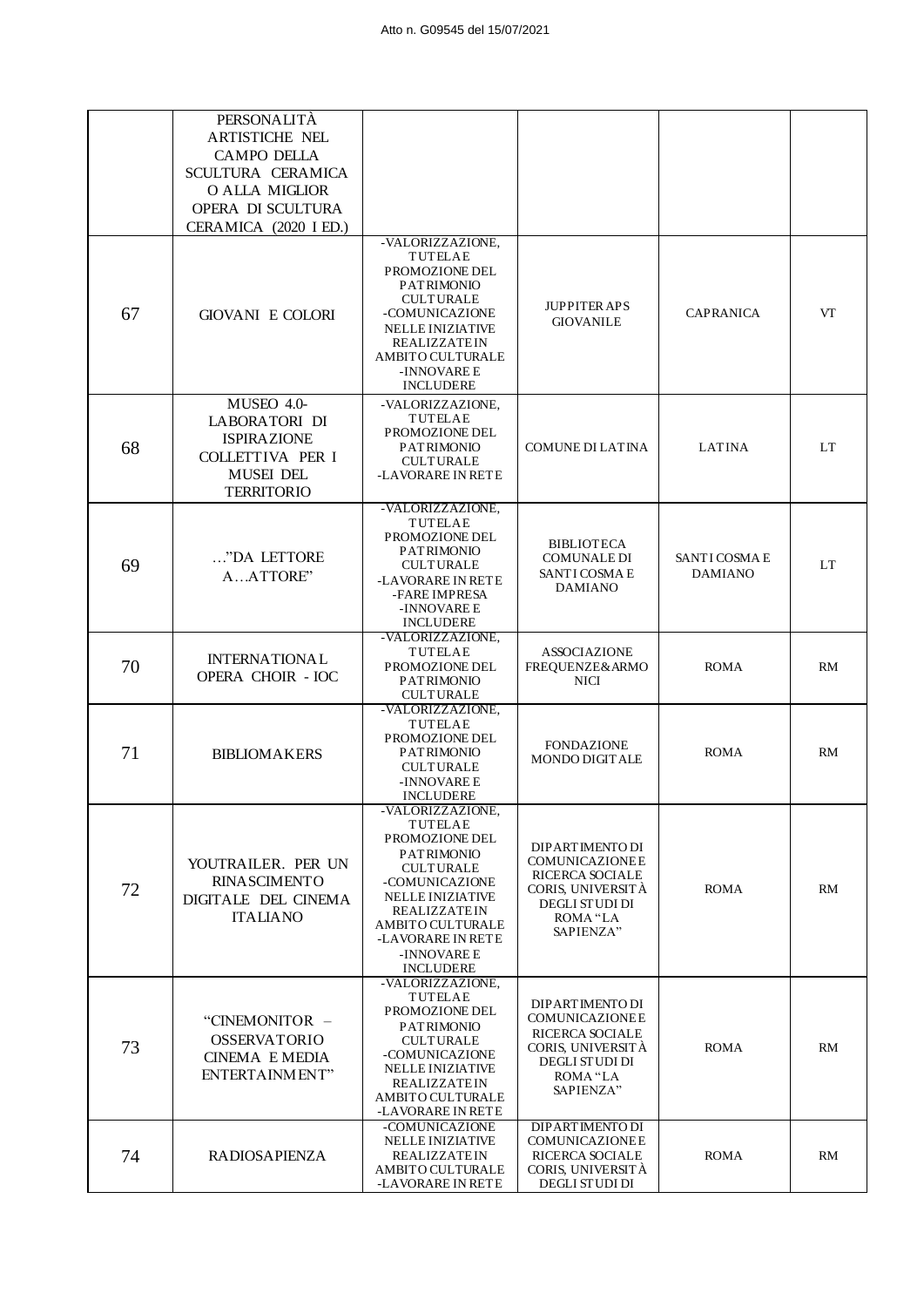|    |                                                                                                                                      | -INNOVARE E                                                                                                                                                                                                                            | ROMA "LA                                                                                                                                                    |                   |           |
|----|--------------------------------------------------------------------------------------------------------------------------------------|----------------------------------------------------------------------------------------------------------------------------------------------------------------------------------------------------------------------------------------|-------------------------------------------------------------------------------------------------------------------------------------------------------------|-------------------|-----------|
|    |                                                                                                                                      | <b>INCLUDERE</b>                                                                                                                                                                                                                       | SAPIENZA"                                                                                                                                                   |                   |           |
| 75 | PROGETTO "LE MOLTE<br>FACCE DEL<br>TERRITORIO" DEL<br><b>SISTEMA MUSEALE</b><br><b>TERRITORIALE</b><br><b>MANEAT</b>                 | -VALORIZZAZIONE,<br>TUTELAE<br>PROMOZIONE DEL<br><b>PATRIMONIO</b><br><b>CULTURALE</b><br>-COMUNICAZIONE<br><b>NELLE INIZIATIVE</b><br><b>REALIZZATEIN</b><br>AMBITO CULTURALE<br>-LAVORARE IN RETE<br>-INNOVARE E<br><b>INCLUDERE</b> | <b>COMUNE DI</b><br><b>FORMELLO</b><br><b>SISTEMA MUSEALE</b><br><b>TERRITORIALE</b><br><b>MANEAT</b>                                                       | <b>FORMELLO</b>   | RM        |
| 76 | CONVERSAZIONI IN<br>BIBLIOTECA: I TANTI<br>MODI DI VIVERE LA<br><b>CULTURA</b>                                                       | -VALORIZZAZIONE.<br>TUTELAE<br>PROMOZIONE DEL<br><b>PATRIMONIO</b><br><b>CULTURALE</b><br>-COMUNICAZIONE<br><b>NELLE INIZIATIVE</b><br><b>REALIZZATEIN</b><br>AMBITO CULTURALE<br>-LAVORARE IN RETE<br>-INNOVARE E<br><b>INCLUDERE</b> | <b>COMUNE DI</b><br><b>FORMELLO</b><br><b>SISTEMA</b><br><b>BIBLIOTECARIO</b><br><b>CERET ANO</b><br><b>SABATINO</b>                                        | <b>FORMELLO</b>   | RM        |
| 77 | TOMMASO L'UOMO<br>CHE DIMOSTRO'<br>L'ESISTENZA DI DIO                                                                                | -VALORIZZAZIONE,<br><b>TUTELAE</b><br>PROMOZIONE DEL<br><b>PATRIMONIO</b><br><b>CULTURALE</b>                                                                                                                                          | <b>ASSOCIAZIONE</b><br><b>PARCO</b><br>ARCHEOLOGICO<br><b>MONTE ASPRANO</b><br><b>PAMA</b>                                                                  | <b>ROCCASECCA</b> | <b>FR</b> |
| 78 | RACCONTA, READING<br>TEATRALE PER LA<br><b>GIORNATA DELLA</b><br><b>MEMORIA</b>                                                      | -COMUNICAZIONE<br><b>NELLE INIZIATIVE</b><br><b>REALIZZATEIN</b><br>AMBITO CULTURALE<br>-LAVORARE IN RETE                                                                                                                              | <b>CREA</b><br><b>ASSOCIAZIONE</b><br><b>CULTURALE</b>                                                                                                      | <b>ROMA</b>       | RM        |
| 80 | SCUOLA INCANTO -<br>PROGETTO DI<br><b>AVVICINAMENTO</b><br>ALLA MUSICA LIRICA<br>PER STUDENTI DELLA<br><b>SCUOLA</b><br>DELL'OBBLIGO | -VALORIZZAZIONE,<br>TUTELAE<br>PROMOZIONE DEL<br><b>PATRIMONIO</b><br><b>CULTURALE</b>                                                                                                                                                 | <b>ASSOCIAZIONE</b><br>EUROPA INCANTO<br><b>ONLUS</b>                                                                                                       | <b>ROMA</b>       | RM        |
| 81 | <b>AGRICULTURE</b><br>CULTURA AGRARIA,<br>MEMORIA STORICA,<br>BENI CULTURALI DEL<br>LAZIO                                            | -VALORIZZAZIONE,<br>TUTELAE<br>PROMOZIONE DEL<br><b>PATRIMONIO</b><br><b>CULTURALE</b><br>-LAVORARE IN RETE<br>-INNOVARE E<br><b>INCLUDERE</b>                                                                                         | IT ALIA ANTICA                                                                                                                                              | <b>ROMA</b>       | RM        |
| 82 | ECOMUSEO CASILINO<br><b>AD DUAS LAUROS</b>                                                                                           | -COMUNICAZIONE<br>NELLE INIZIATIVE<br><b>REALIZZATEIN</b><br>AMBITO CULTURALE                                                                                                                                                          | <b>ASSOCIAZIONE PER</b><br><b>L'ECOMUSEO</b><br><b>CASILINO AD DUAS</b><br>LAUROS                                                                           | <b>ROMA</b>       | RM        |
| 83 | REALIZZAZIONE DI<br><b>ATTIVITÀ</b><br>CONOSCITIVE E<br>RICOGNITIVE AI FINI<br>DI TUTELA<br>DELL'AGRO ROMANO<br><b>MERIDIONALE</b>   | -VALORIZZAZIONE,<br>TUTELAE<br>PROMOZIONE DEL<br><b>PATRIMONIO</b><br><b>CULTURALE</b>                                                                                                                                                 | <b>ASSOCIAZIONE</b><br><b>LATIUM VETUS</b>                                                                                                                  | <b>POMEZIA</b>    | RM        |
| 85 | PROGETTO SENSO<br><b>COMUNE</b>                                                                                                      | -COMUNICAZIONE<br><b>NELLE INIZIATIVE</b><br>REALIZZATEIN<br>AMBITO CULTURALE<br>-LAVORARE IN RETE                                                                                                                                     | <b>SOVRINT ENDENZA</b><br>CAPITOLINA AI BENI<br><b>CULTURALIDI</b><br>ROMA CAPITALE<br><b>DIREZIONE MUSEI</b><br><b>ARCHEOLOGICI E</b><br>STORICO-ARTISTICI | <b>ROMA</b>       | RM        |
| 86 | <b>PROGETTO</b><br>"SUGGERIRE<br>SUGGESTIONI:                                                                                        | -VALORIZZAZIONE,<br><b>TUTELAE</b><br>PROMOZIONE DEL                                                                                                                                                                                   | <b>SOVRINT ENDENZA</b><br>CAPITOLINA AI BENI<br><b>CULTURALIDI</b><br>ROMA CAPITALE                                                                         | <b>ROMA</b>       | RM        |